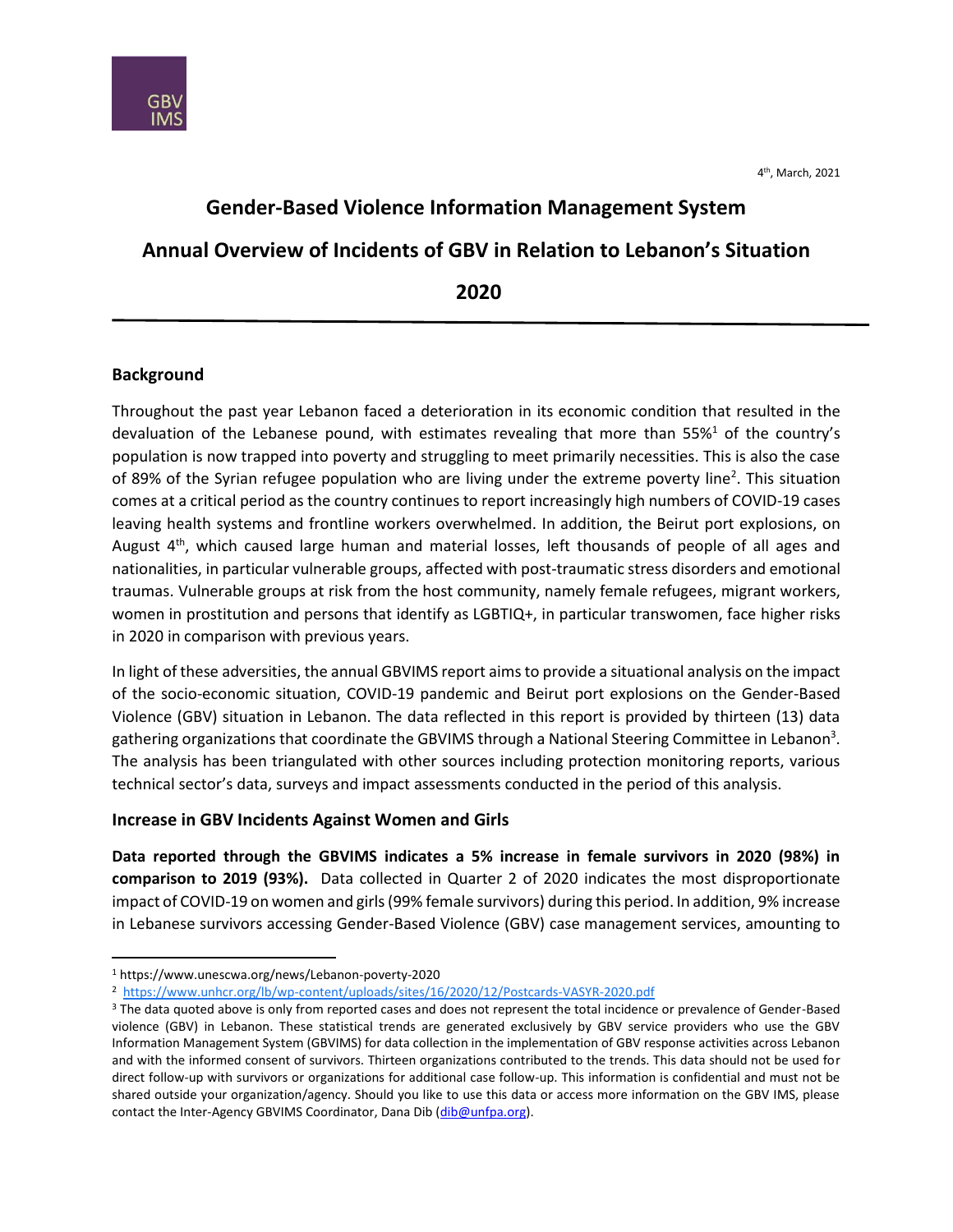

 $\overline{\phantom{a}}$ 

35% in 2020 in comparison to 26% in 2019. This increase of female survivors is not surprising, since during the early stages of the outbreak of COVID-19 many humanitarian organizations in Lebanon and various countries reported an increase in GBV incidents linked with lockdown restrictions and family confinement in the households. Analysis suggests that since the outbreak of COVID-19 more organizations have outreached to Lebanese nationals due to the emerging risks of GBV, including domestic violence, in comparison to the period prior to the outbreak in which most programme interventions targeted mostly Syrian refugees. From February to November 2020, the Internal Security Forces (ISF) reported to have a 102% increase in calls to their domestic violence hotline number<sup>4</sup>, mostly from Lebanese nationals. The COVID-19 pandemic, political uprising and the devaluation of the Lebanese pound compounded one of Lebanon's worst socio-economic crises since the civil war, high levels of unemployment and inflation is leaving individuals and families inability to meet their basic needs, including paying for rent. In addition, the Beirut port explosions further exacerbated the situation in the areas of Beirut/Mount Lebanon.

Gender-Based Violence incidents that occurred online have significantly increased following the outbreak of COVID-19. Case managers working with survivors reported that since the beginning of the lockdown, more women and girls, especially among Palestinians and Syrians refugees are being exposed to online sexual harassment and blackmail. **GBVIMS data indicates that 2% (2020) of survivors are Palestinian**. In addition, the Internal Security Forces (ISF) indicates that 143 incidents (threats and exploitation) were perpetrated online in the month of July and August 2020, with the majority being against women and girls, 70% (July) and 75%(August)<sup>5</sup> .Lockdowns and movement restrictions have led to an even greater reliance on the internet, particularly the use of social media, and cell phones for communication<sup>6</sup>, thus amplifying the likelihood of women and girls being exposed to GBV incidents online.

## **Increase in GBV Incidents of Intimate Partner Violence**

GBV case managers report an increase of survivors in need for case management services, especially through their hotlines, since face-to-face case management services were significantly limited (focusing only on urgent and high-risk cases) due to the outbreak of COVID-19. **Data from the GBVIMS highlights this trend with a 3% increase in incidents perpetrated by an intimate partner or family member in 2020 (69%) in comparison to 2019 (66%).** In addition with the continuous lockdown measures in place, incidents of intimate partner violence continue to be on the rise. **This is noted with a 5% increase in incidents of intimate partner violence between Q3 (67%) and Q4 (72%), when lockdown measures imposed by authorities were more strict.** Triangulated data from the United Nations Relief and Work Agency for Palestine Refugees in the Near East (UNRWA) indicates that there has been a rise in incidents of domestic violence within Palestinian camps and children have reported to have witnessed these incidents within their households. Furthermore, according to data collected by a national nongovernmental organization, KAFA (Enough Violence and Exploitation), the number of calls from their hotline increased 3 folds, reaching an average of 950 calls on monthly basis during quarter 4 of 2020.

<sup>4</sup> COVID-19 magnifies issues of gender-based violence in Lebano[n https://www.dailystar.com.lb/News/Lebanon-News/2020/Dec-](https://www.dailystar.com.lb/News/Lebanon-News/2020/Dec-08/515137-covid-19-magnifies-issue-of-gender-based-violence-in-lebanon.ashx)[08/515137-covid-19-magnifies-issue-of-gender-based-violence-in-lebanon.ashx](https://www.dailystar.com.lb/News/Lebanon-News/2020/Dec-08/515137-covid-19-magnifies-issue-of-gender-based-violence-in-lebanon.ashx)

<sup>5</sup> https://www.facebook.com/FeMaleComms/photos/a.915045695226593/3621351181262684/?type=3&theater

<sup>6</sup> Violence against women and girls and COIVD-19 in the region https://www2.unwomen.org/- /media/field%20office%20arab%20states/attachments/publications/2020/12/covid\_and\_vawg\_un\_brief\_final.pdf?la=en&vs=5 344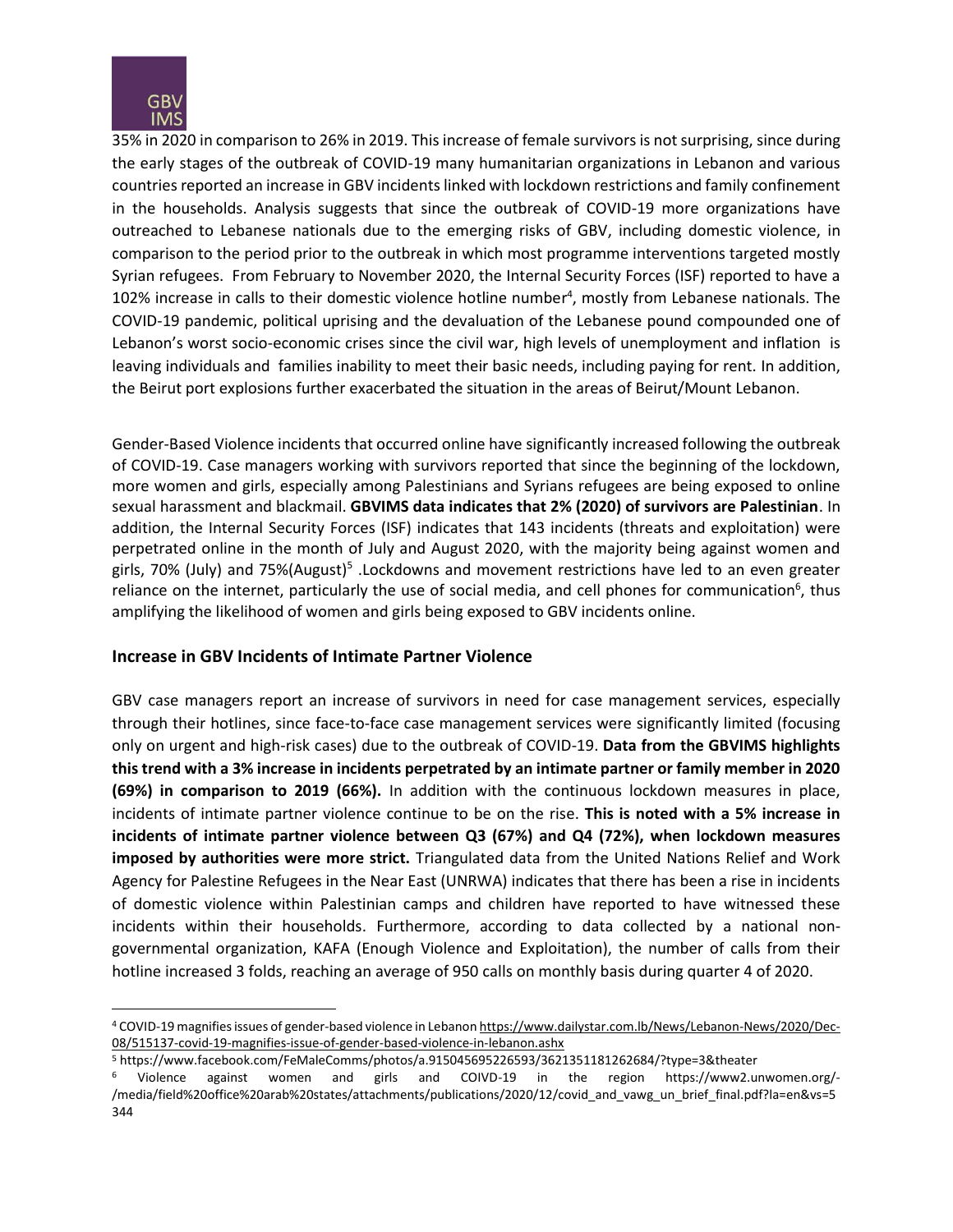

 $\overline{\phantom{a}}$ 

According to a survey on the impact of COVID-19 on GBV programming in Lebanon conducted by the SGBV Task Force in December 2020<sup>7</sup>, all persons have been affected by the shift to remote modality of service provision, however some of the most notable are, LGBTIQ+ (2%), persons with disability(10%), adolescent girls (12%) and adult women (8%).

## **Most Prominent Type of GBV Incidents Reported: Physical Assault and Psychological/Emotional Abuse**

Due to the prolonged confinement and ongoing lockdown measures the most reported type of incidents through the GBVIMS in 2020 were **physical assault 38% (2020) and psychological/emotional abuse 33% (2020)**. These two types of GBV incidents are linked to incidents of intimate partner violence and domestic violence. **Data from the GBVIMS indicates a 3% increase in 2020 (80%) compared to 2019 (77%) of incidents taking place at the survivor's and perpetrator's home**. Since the breakout of COVID-19 in Lebanon, 57% of women and girls have reported feeling less safe in their communities and 44% of women and girls reported feeling less safe in their homes<sup>8</sup>. Analysis indicates that the dire economic situation has resulted in high tensions within the household due to the inability of meeting basic needs, restriction of movement, increased debits and family members obliged to share small housing spaces. The pandemic has resulted in immediate exacerbation of gender inequalities. Data from the GBVIMS indicates a 9% increase in incidents of physical assault occurring in the survivors house in Q2 (21%), coinciding approximately by the time of the start of the pandemic, compared to Q4 2020 (30%). This increase was also notable among survivors of psychological/emotional abuse, accounting for a 4% increase, 18% (Q2 2020), and 22% (Q4 2020).

## **Increase of Incidents of Child Sexual Abuse Against Boys and Sexual Assault Incidents in the Areas of Beirut/Mount Lebanon**

Six months have passed since the tragic Beirut port explosions that claimed the lives of nearly 200 people, injured over 6,000 and displaced more than 300,000<sup>9</sup>. People affected by the Beirut port explosions continue to experience post-traumatic stress, exhaustion, anxiety and distress, especially among street connected children. Data from the Protection Sector monitoring reports indicates that 96% of people have experienced mental health distress due to the socio-economic situation and 60% due to the outbreak of COVID-19. **GBVIMS data in Beirut/Mount Lebanon indicates that 21% (2020) of child sexual abuse survivors are boys under the age of 18**. Analysis suggests that the ongoing closure of schools has increased the risk of children being exposed to violence, especially street connected children and tensions within the household have increased due to the dire economic situation and high levels of unemployment. Furthermore, according to data collected by the International Rescue Committee (IRC) Protection Monitoring reports in December 2020, a higher percentage of boys were reported to be out of school in comparison to girls, this may be linked to the fact that more boys are being engaged in child labour, hence

<sup>7</sup> Impact of COVID-19 on GBV Programming, SGBV Task Force, Lebanon, January 2021 https://data2.unhcr.org/en/documents/details/84989

<sup>8</sup> Impact of COVID-19 on the SGBV Situation in Lebanon: Inter-Agency SGBV Task Force Lebanon- May 2020 https://reliefweb.int/report/lebanon/impact-covid-19-sgbv-situation-lebanon-inter-agency-sgbv-task-force-lebanon-may-2020 <sup>9</sup> https://lebanon.unfpa.org/en/publications/beirut-explosion-situation-report-no5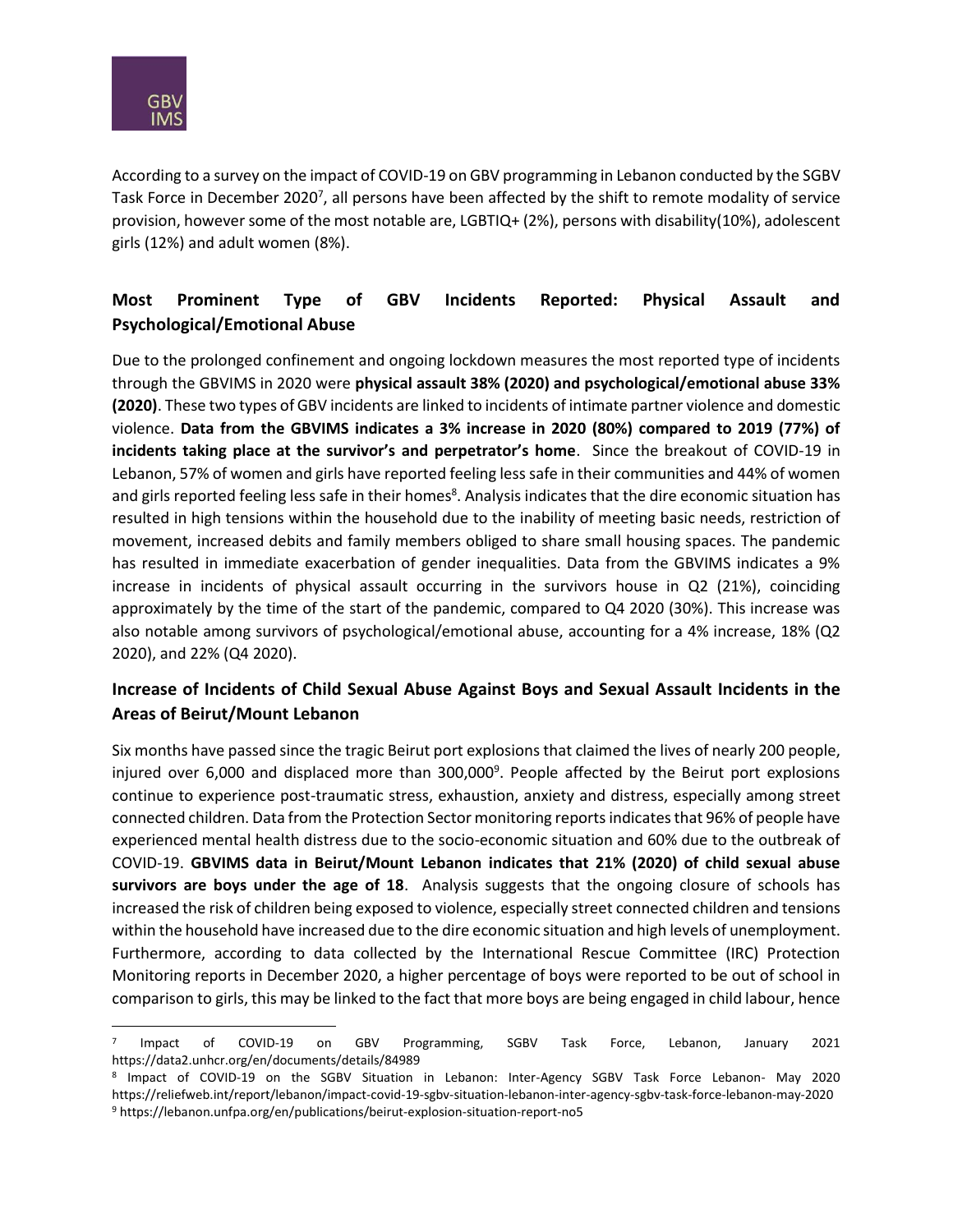

increasing the risks of being exposed to child sexual abuse. In addition, data collected through the Vulnerability Assessment of Syrian Refugees (VASyR) for 2020 indicates that 4.4% of Syrian children were engaged in child labour in 2020 in comparison to 2.6% in 2019.

The Beirut explosions impact continues to ripple across of all populations, regardless of age, sex, nationality and especially among vulnerable groups, women and children at risk, LGBTIQ+ and persons with disabilities. **Data from the GBVIMS in Beirut/Mount Lebanon indicates that 1% (2020) of survivors who have some form of disability**. In addition, triangulated data from UNRWA indicates that persons with disabilities have struggled to access available services especially livelihoods and living space is not adapted due to design and over crowdedness of camps and they continuously face discrimination and isolation.

**Data from the GBVIMS in Beirut/Mount Lebanon indicates a 3% increase of sexual assault incidents occurring in the street between Q2 2020 (4%) and Q4 2020 (7%).** Analysis indicates that this increase is a result of empty and dark streets at night after the Beirut explosions, poor lighting conditions and abandoned buildings. The increase in incidents has also resulted in a higher number of referrals to GBV services as a result of the explosions. This is highlighted by data collected through the Referral Information Management System (RIMS), 265 (July - October 2020) in comparison to 152 (March- June 2020)<sup>10</sup>.

Furthermore, data from the GBVIMS highlights a 3% increase in survivors reporting having no relation with the perpetrator, 15% (Q2 2020) compared to 18% (Q4 2020).

### **Risks of Sexual Exploitation**

l

Incidents of sexual exploitation often go unreported, especially among female refugees and migrant workers due to the fear of retaliation, lack of information on reporting mechanisms and many are not able to report incidents to the authorities due to the absence of a legal residency. **This is further supported by data collected through the GBVIMS which indicates that 40% (2020) of survivors have declined accepting referrals to legal assistance services. According to data collected through the GBVIMS in 2020, 1% of survivors reported incidents of exploitation and nearly 4% reported incidents perpetrated by landlords.** Protection sector data reported through Protection Monitoring reports indicates that due to the unaffordable rent prices and increased tensions with landlords, 15% of head of households have changed accommodation in the last year. In addition, data from the IRC Protection Monitoring reports for the month of November 2020 indicates that, 66% of female headed households reported that their levels of debt had significantly increased, in comparison to 57% of male headed households. The increased levels of debt are more likely to expose women and adolescent girlsto various forms of violence such as physical assault, child marriage, harassment and sexual exploitation.

Preliminary findings from VASyR in 2020 indicates that 3% of refugee women and 2.5% of refugee men worry about family members being sexually exploited in relation to paying rent, 4% of refugee women and 3% of refugee men worry about exploitation in relation to accessing food. Protection sector data indicates that there has been an increase in eviction or threats of eviction due to the inability to pay rent. Data from Protection Monitoring reports for the month of November 2020 indicate that 79% of people,

https://reliefweb.int/sites/reliefweb.int/files/resources/RIMS%20Nov%20report\_2020.pdf

<sup>&</sup>lt;sup>10</sup> Referral Information Management System (RIMS), Preparing for and responding to emergency crises with efficient and accountable referral pathways ,November 2020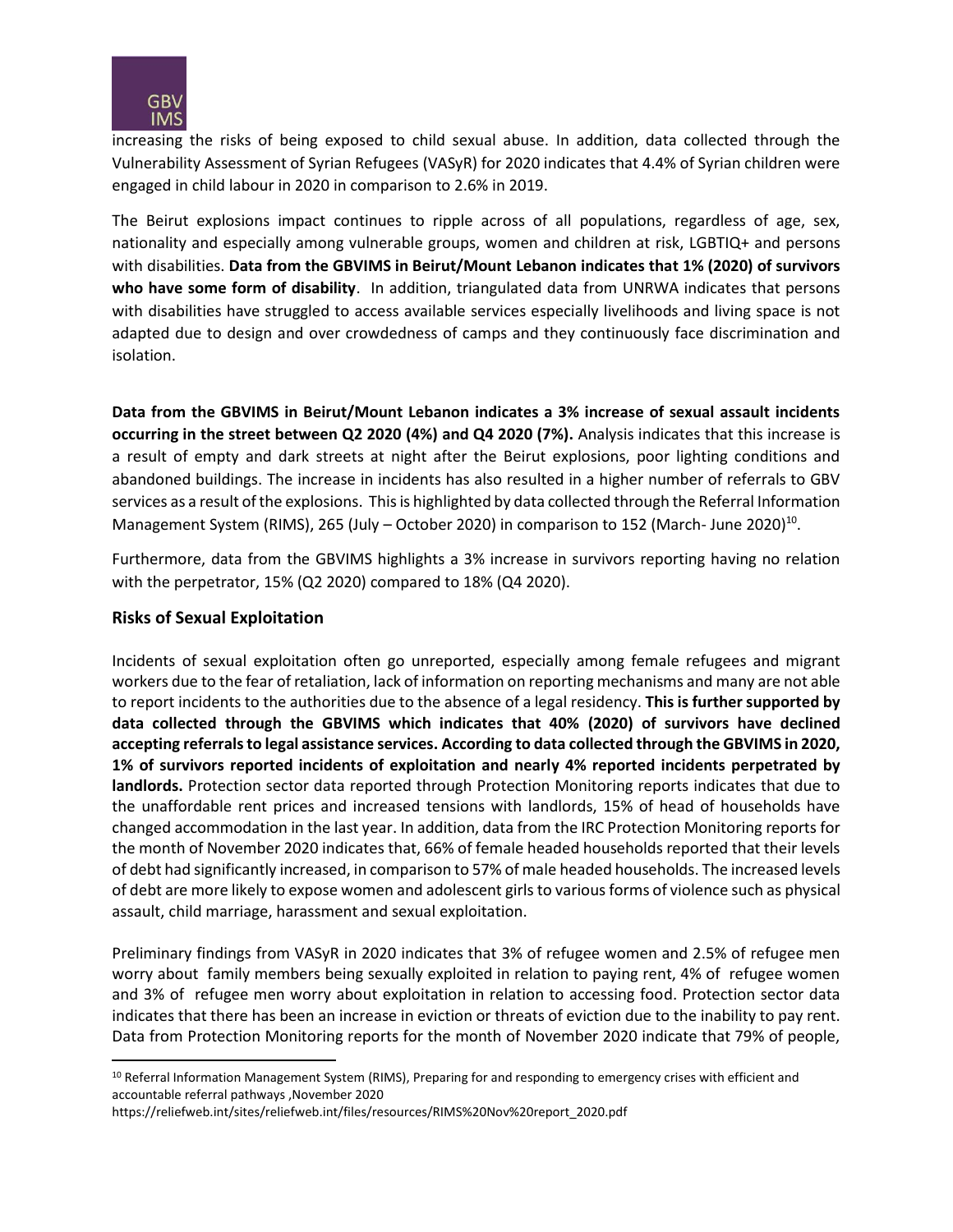

majority of which are refugees, were not able to pay their rent and 55% had to reduce spending/not pay their rent.

Landlords have increased pressure and threats to pay rent through verbal abuse and harassment. These circumstances have pushed people towards harmful coping mechanisms as the vast majority of persons especially among the most vulnerable groups are facing extreme difficulties in paying for food, rent and health services including testing for COVID-19 and treatments.

### **Challenges to Reporting GBV Incidents and Effect of Remote Modality of Service Delivery**

Incidents of Gender-Based Violence have been on the rise this year in comparison to 2019, nevertheless, many incidents continue to go under-reported. **GBVIMS data indicates that 43% (2020) of survivors reported incidents of GBV more than one month after it occurred.** The conditions and restrictions in place due to COVID-19 have directly impacted survivors of GBV, especially among women and girls. Analysis suggests that this is due to the following; 1) survivors sharing the house with the perpetrator, in the majority of the time, being an intimate partner or family member, 2) restriction of movement and difficulty in accessing communication means due to the sharing of phones among several family members, 3) lack of privacy and 4) lack of resources to afford related communication costs.

Furthermore, according to a survey on the impact of COVID-19 on GBV programming in Lebanon conducted by the SGBV Task Force in December 2020<sup>11</sup>, indicates that GBV services were affected by the pandemic, 50% of the respondents stated that their organization was not able to reach the same number of people in need in 2019 (with the comparable level of resources and funding). Moreover, respondents also mentioned that some illiterate people, women and girls are facing very hard socio-economic conditions and survivors of intimate partner violence obliged to live with their perpetrators during lockdown periods were also affected by the shift to the remote modality.

#### **Recommendations**

 $\overline{\phantom{a}}$ 

- Ensure that quality case management services continue to be available through remote modality, regardless of lockdown measures, with exceptions to urgent and high risks cases for in person case management modality.
- Strengthen community protection mechanisms to ensure that vulnerable populations, especially persons that identify as LGBTIQ+, persons with disabilities , women head of households and street connected children have access to required services, such as health care, livelihood and case management.
- Strengthen coordination efforts to ensure availability of services to persons with disabilities and elderly including in informal settlements and Palestinian camps and gatherings.
- Strengthen the collaboration with the Mental Health and Psychosocial Support sector for the availability of Mental health and Psychosocial services to all persons, including those most affected in the areas of Beirut/Mount Lebanon.
- Foster collaboration and promote joint initiatives with Child Protection actors to mitigate the risks of GBV against children including adolescent girls/boys and in particular against sexual abuse and exploitation.

<sup>11</sup> Impact of COVID-19 on GBV Programming, SGBV Task Force, Lebanon, January 2021 https://data2.unhcr.org/en/documents/details/84989